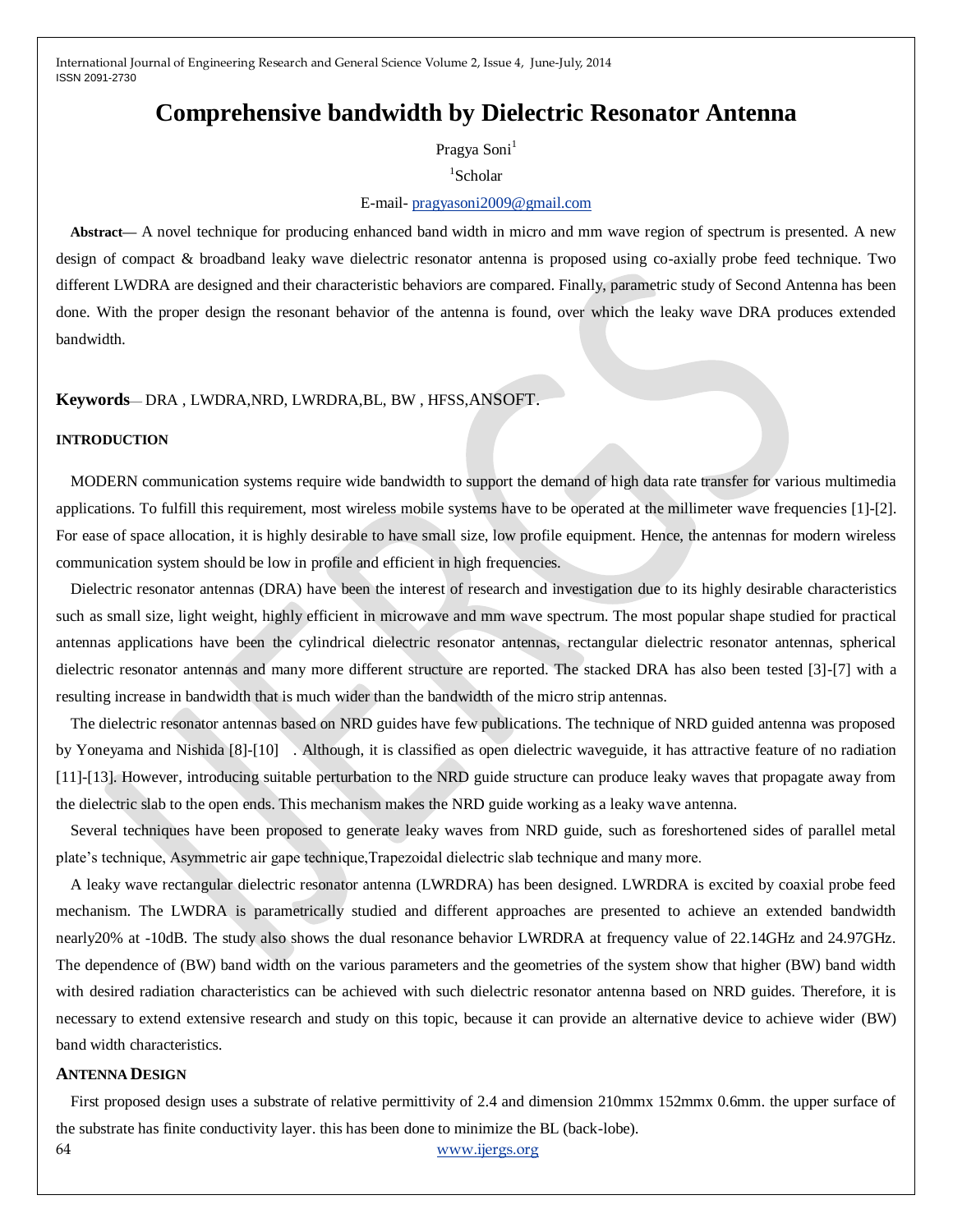HFSSv10 simulation software.the simulation of LWRDRA has been done in three stages. at first, the first antenna was simulated and results were recorded. in second stage, the second antenna was simulated and the results which were obtained were compared with that of the first antenna. at last, the parametric variation of the project variable, l was done. the result obtained radiation phenomenon. the rectangular dielectric resonator of relative permittivity 8.2 is used, having dimension of 148mmx 6mmx 5.2mm. the top layer surface of the dielectric resonator is perturbed by embedding a strip of thickness 0.8mm and length equal to that of the dielectric material. the co-axial probe feed mechanism is used for the excitation of LWDRA. in fig. 1(a), the proposed antenna is presented in 3d view. the proposed first antenna is shown in fig. 1(b). in the second antenna design the perturbation is increased by just modifying the embedded dielectric material strip of first antenna design, by removing material of thickness 0.1mm from between the upper face. the antenna design is shown in fig. 1(c). this is termed as second antenna designed. the parametric study of the second antenna is done by varying the probe penetration length, l into the dielectric material of the resonator. the variation of the length is done from -0.6mm to 5.4mm in step size of 0.6mm. the antenna designed for parametric study, showing probe length l, is shown in fig. 1(d).

## **SIMULATIONS**

The designed antenna is simulated on ANSOFT was studied in detail to know the relation between probe positions, probe length and the height of the dielectric material.



Figure 1(a) LWRDRA Designed & Simulated on HFSS 3D view, (b) First Antenna Designed, (c) Second Antenna Design and (d) Second Antenna Design, with probe pin, l set as project variable for parametric study of Antenna

## **Simulation Result of First Antenna**

The  $S_{11}$ Vs Frequency plot of first antenna is shown in Fig. 2. It can be seen that antenna is well matched at 9.89GHz having return loss of23.01dB. It has a bandwidth (-10dB) of 800MHz which corresponds to nearly 8.2% in the frequency range of 9.3GHz-10.1GHz.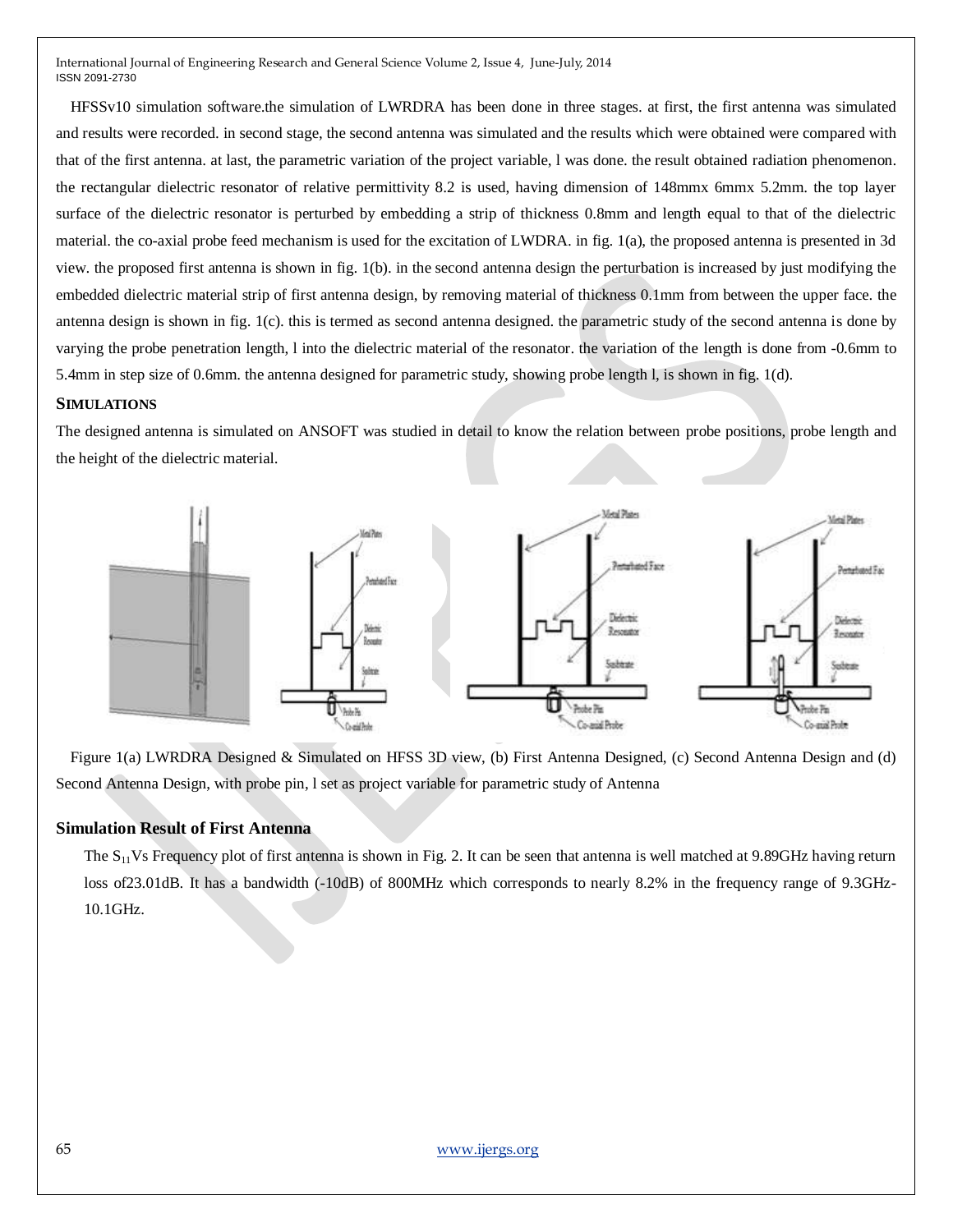

Fig.  $2 S<sub>11</sub>Vs Frequency Plot of First Antenna$ 

## **Simulation Result of Second Antenna**

The  $S_{11}$ Vs Frequency plot of second antenna is shown in fig. 3. This graph shows that the second antenna is well matched at frequency of 24.25GHz and having return loss of -28.59dB. It has -10dB bandwidth of 16.54% in the frequency range of 22.34GHz-26.37GHz. This shows the 100% increase in the bandwidth as compared to the first antenna design



Fig.  $3 S<sub>11</sub>Vs Frequency Plot of Second Antenna$ 

Simulation Result of Parametric Study of Second Antenna by Varying the Probe Length, l Penetration into the Dielectric Resonator of LWRDRA.

As discussed in Section II, the parametric variation in the probe length, l was done by setting, l as project variable. The simulated results are shown in Fig. 4(a), 4(b), 4(c). During the variation of probe length, l, for  $l = -0.6$ mm to 0.6mm, it is observed that the there is decrease in bandwidth as well as increase in return loss. The matching frequency gets shifted to higher value. The frequency range over which the bandwidth is calculated gets shifted to higher value (shown in Fig. 4(a)). For  $l = 1.2$  and  $l = 1.8$ , there is increase in bandwidth as well as resonant frequency. For  $l = 2.4$ mm to 3.6mm, the resonant frequency tends to decrease and bandwidth along with return loss starts to increase. At  $l = 4.2$ mm, we observed a dramatic decrease in the return loss to  $-31.60$ dB, the resonant frequency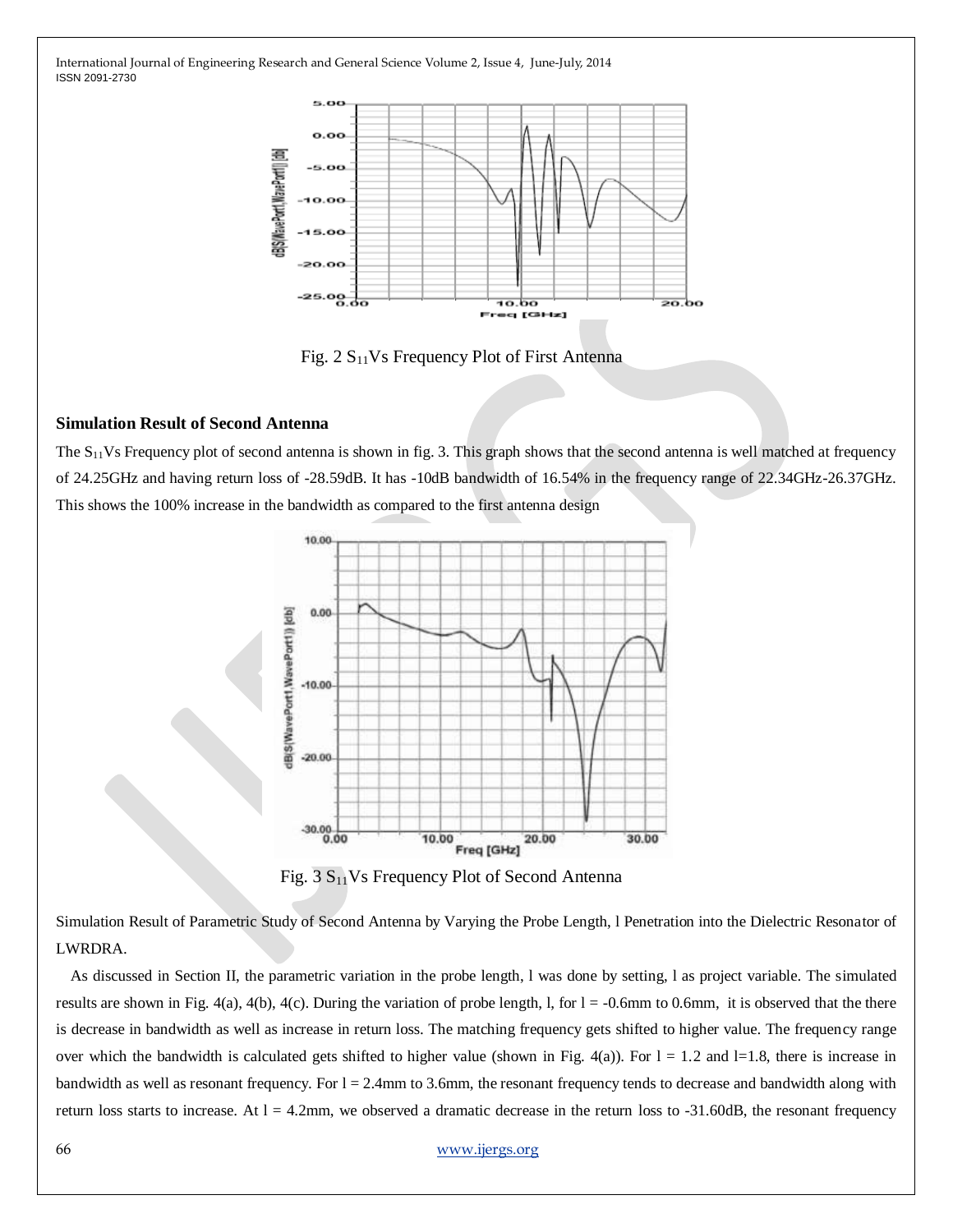decrease to a value of 18.63GHz at -10db, calculated bandwidth is 8.4%. At  $l = 4.8$ mm, dual resonance behavior of the antenna is observed. The LWRDRA resonates in the frequency range of 21.62GHz-25.03GHz. The bandwidth obtained at this frequency range is nearly 20%. The tabulated result of the parametric variation of probe length, l has been presented in Table I.

Fig. 5 shows the  $S_{11}$  Vs Frequency plot of Second Antenna at resonant condition. It is found that as  $l = 4.8$ mm, the LWRDRA acts as dualresonant leaky wave antenna. The resonant frequencies of LWRDRA are 22.14GHz and 24.97GHz. Calculated bandwidth for the design at dual resonance is found to be 14.6% (-10dB) with overall bandwidth of the LWRDRA at -10dB bandwidth is nearly 20%.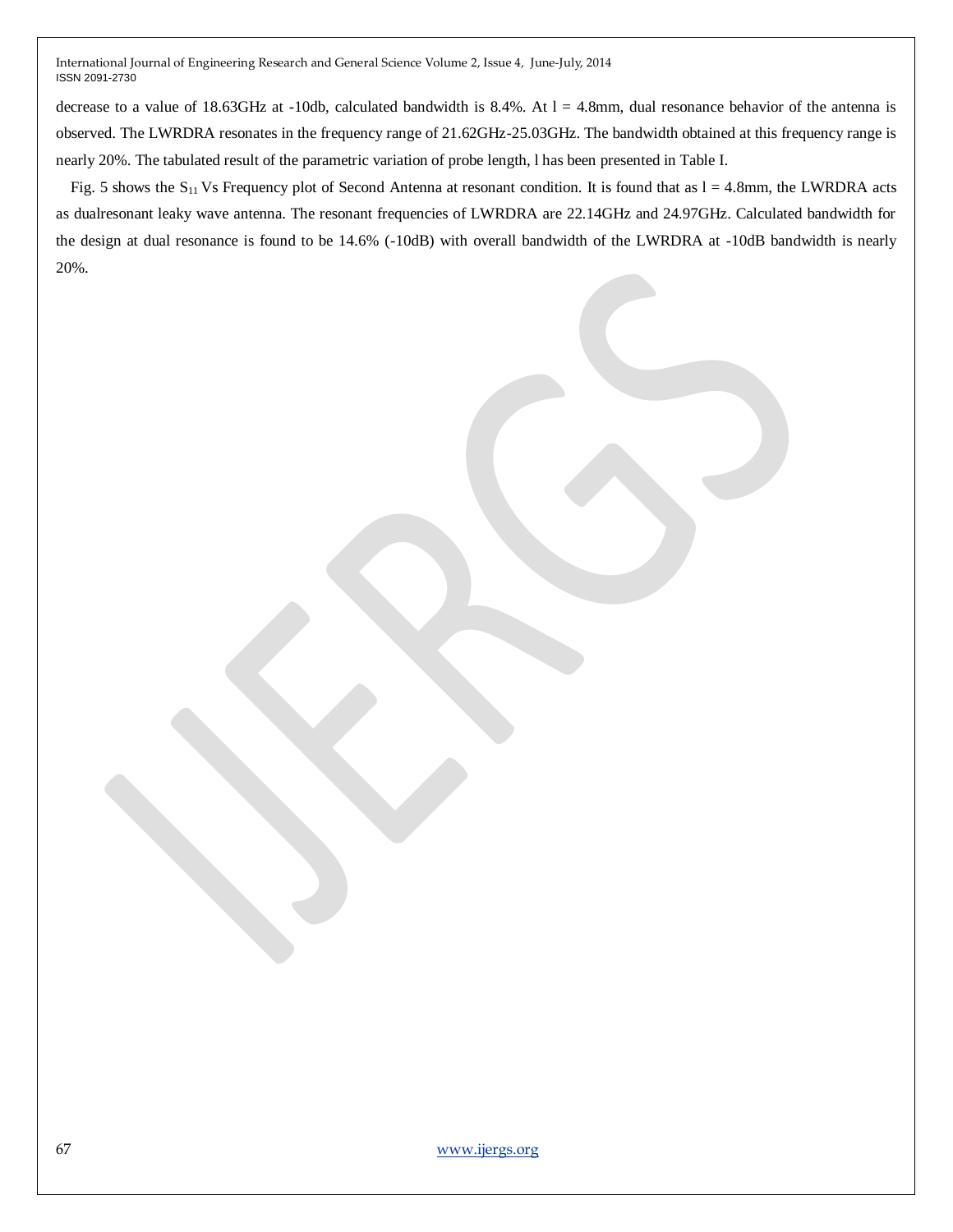



Fig.  $4(b)$  S<sub>11</sub>Vs Frequency Plot of Second Antenna graph showing parametric variation of Probe length, l inside the LWDRA (a)  $l = 1.8$ mm, (b)  $l = 2.4$ mm (c)  $l = 3.0$ mm

Fig.  $4(a)$  S<sub>11</sub>Vs Frequency Plot of Second Antenna graph showing parametric variation of Probe length, l inside the LWDRA(a)  $l = -0.6$ mm, (b)  $l = 0$ mm (c)  $l = 0.6$ mm (d) = 1.2mm





Fig.  $4(c)$  S<sub>11</sub>Vs Frequency Plot of Second Antenna graph showing parametric variation of Probe length, 1 inside the showing the Dual Resonance Behaviour of LWRDRA at -10dB LWDRA (a)  $l = 3.6$ mm, (b)  $l = 4.2$ mm (c)  $l = 4.8$ mm

Fig. 5  $S_{11}Vs$  Frequency Plot of Second Antenna at  $l = 4.8$ mm

68 [www.ijergs.org](http://www.ijergs.org/)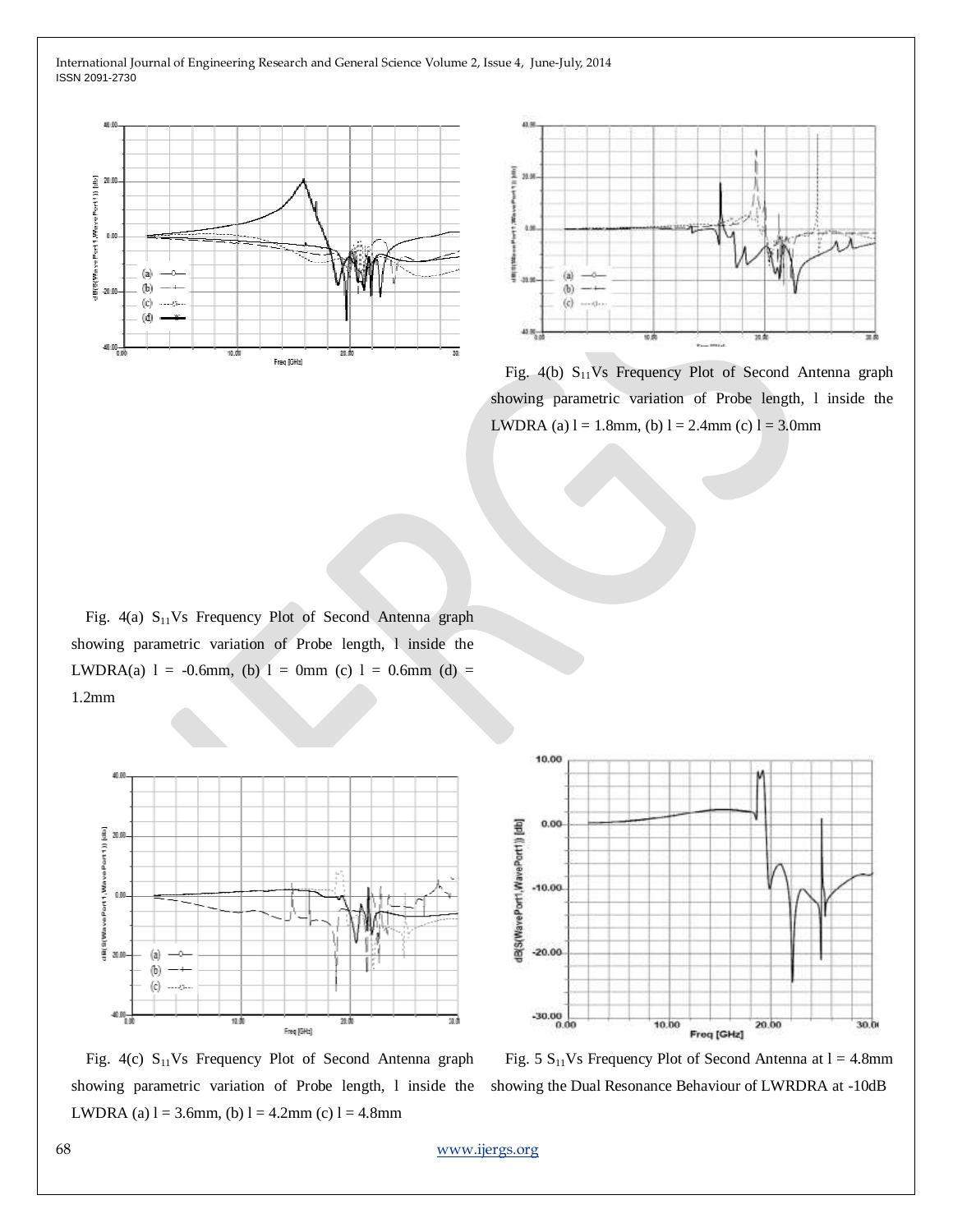#### **CONCLUSION**

A new, comprehensive dual resonance LWRDRA has been designed. It is found that the First Antenna which has less perturbation on dielectric resonator's upper surface has bandwidth of 8.2% (-10dB) and good matching at frequency9.89GHz but as the perturbation is increased as seen in Second Antenna design, the bandwidth gets increased to a new value of 16.54% (-10dB) and good matching of the system occurs at 24.25GHz.Thus, it is found that as the perturbation of dielectric resonator of LWDRA increases, the bandwidth of the system along with matching frequency gets shifted to some higher value. In First Antenna perturbation of upper surface of dielectric resonator was half as compared to that of Second Antenna, and the numerical results obtained shows that values of bandwidth and the resonant frequency of LWRDRA depends upon the perturbation of the surface. Analysis suggests the relation of direct proportionality between perturbation of dielectric resonator surface and the bandwidth and resonant frequency of the LWRDRA. Further 16% increase in the bandwidth is obtained by increasing the probe penetration into the dielectric material. Results obtained by the parametric study of probe penetration length inside the dielectric resonator material of the antenna demonstrate that the dual resonance behavior of the LWRDRA is obtained when the antenna is co-axially feed and the position of excitation is at the 3/4<sup>rth</sup> distance from the center of the resonator and the penetration length is equal to 0.8 times that of the height of the rectangular dielectric resonator. By applying the composite technique the extended (BW) band width can be produced.

## **REFERENCES:**

- [1] R. Bekkers and J. Smith, "Mobile Telecommunication Standards, Regulations and Applications", Artech House Publications, Chapters 2, 1999.
- [2] P. Bedell, "Cellular /PCS Management", Mc-Graw Hill, chap. 27, 1999.
- [3] A. G. Walsh, S. D. Young, and S. A. Long," An Investigation of Stacked and Embedded Cylindrical Dielectric Resonator Antennas," IEEE Antennas Wireless Propag. Lett., vol. 5, pp.130-133, 2006.
- [4] R.K. Mongia and A. Ittipibon, "Theoretical and Experimental Investigation on Rectangular Di-electrical Resonator Antenna," IEEE Trans. Antenna Propag., vol. 45, no. 9, pp.1348-1356, sep. 1997.
- [5] DebatoshGuha, Yahia and M. M. Antar, "New Half Hemispherical Dielectric Resonator Antenna for Broadband Monopole Typed Radiation. vol. 54, no. 12 pp. 3621-3627, Dec. 2006.